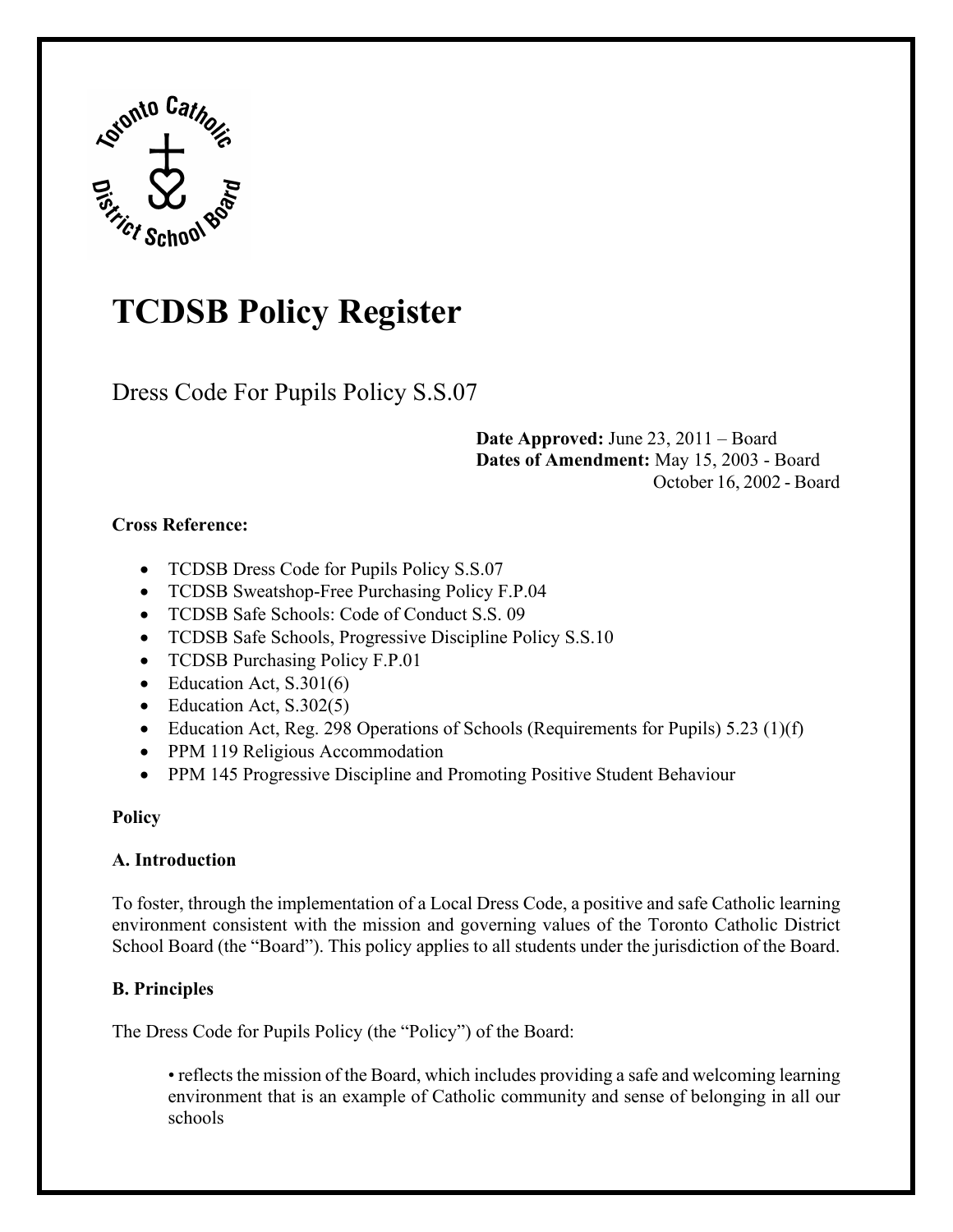

• endorses and supports our commitment as visible role models of Gospel values and Catholic doctrines, teachings, and integration of Catholic beliefs into the total learning experience

• contributes to providing a learning and working environment that is respectful of the needs and well-being of all individuals

#### **C. Policy Definitions**

All student attire must be in keeping with our Catholic teachings and beliefs, and reflect principles of modesty and shall not include the following:

• short shorts/skirts, bare midriffs, halter tops, tank tops etc.

• accessories such as spiked bracelets/necklaces or any externals not in keeping with the spirit of the dress code as determined by the local school

• language and/or representation on attire that indicates gang affiliation and/or depicts violence, profanity or discrimination of any kind whatsoever or that otherwise demeans an identifiable individual or group

In this policy, references are made to the terms Uniform Dress Code, Appropriate Dress Code, and Local Dress Code. Each of these terms is defined as follows:

i) Uniform Dress Code – prescriptive in nature, determined by the school, specifying clothing that must be purchased from a particular uniform supplier, often with guidelines as to when certain items can/must be worn. No variations from this uniform dress are permitted except as are provided in the Local Dress Code.

ii) Appropriate Dress Code (elementary schools only) – consists of any combination of navy blue and white garments (i.e., plain white top, navy blue bottom, navy blue top and bottom, no denim). Dress code options that may be decided locally may include: dress details (e.g., collar or no collared shirts), inclusion and colour of over-garments (e.g., vests), school crests, gym attire and accessories.

\*The elementary schools that already had a uniform or colour dress code in place prior to June, 2009 were "grandfathered" (i.e. there was no expectation for these schools to change their Local Dress Code to navy blue and white).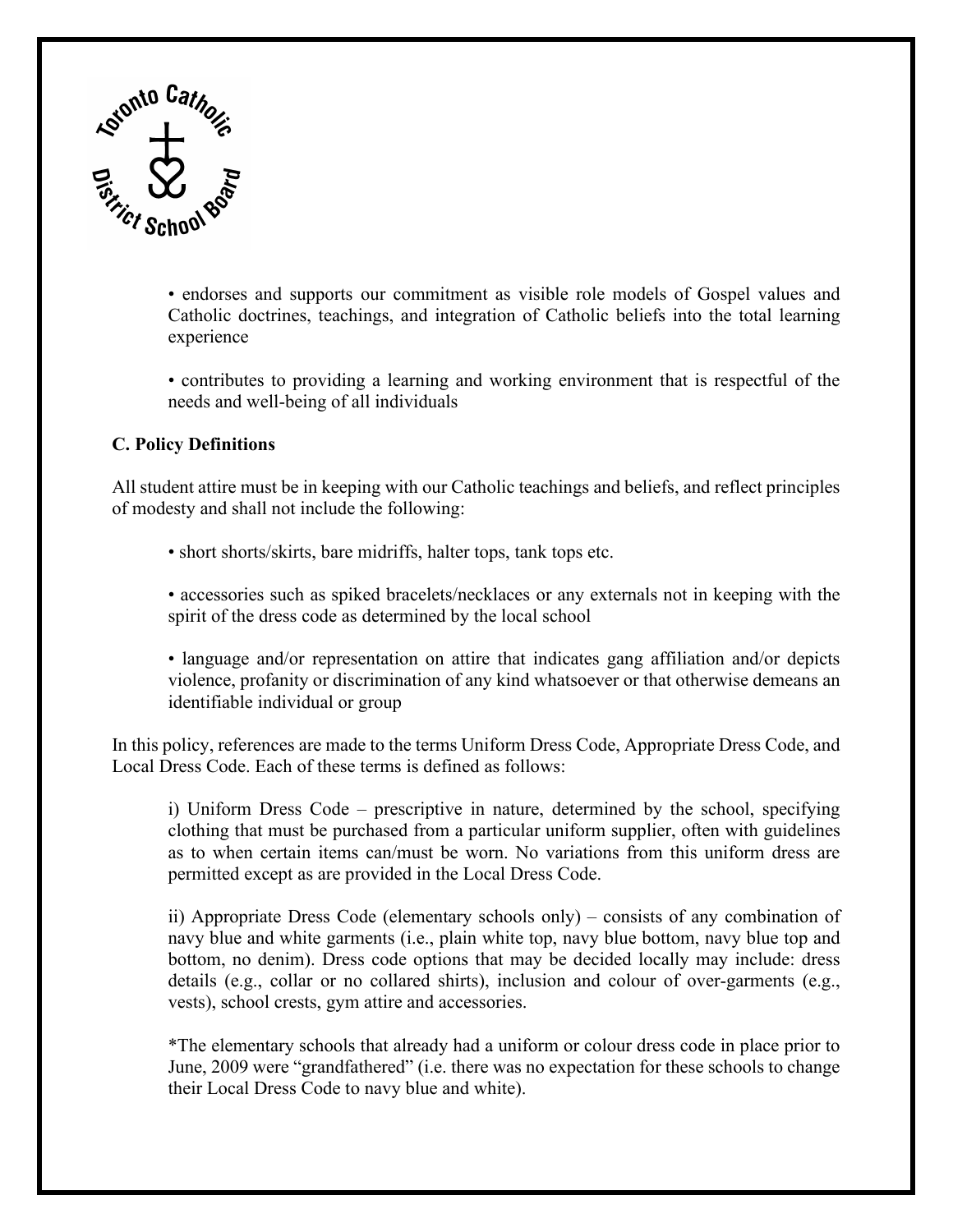

iii) Local Dress Code: – refers to the dress code adopted by a school (i.e., details regarding the Uniform Dress Code or Appropriate Dress Code).

#### **D. Local Dress Code Requirements**

1. All Elementary students within the jurisdiction of the Board shall adopt an Appropriate Dress Code or Uniform Dress Code.

2. All Secondary students within the jurisdiction of the Board shall adopt a Uniform Dress Code.

3. The Local Dress Code shall comply with the "principles of modesty" referred to in Section C.

4. Local Dress Codes must be consistent with the following:

- TCDSB Dress Code for Pupils Policy S.S.07
- TCDSB Sweatshop-Free Purchasing Policy F.P.04
- TCDSB Safe Schools: Code of Conduct S.S. 09
- TCDSB Safe Schools, Progressive Discipline Policy S.S.10
- TCDSB Purchasing Policy F.P.01
- Safe Schools Act, 2007: Education Act, S.302(5)
- Education Act, Reg. 298 Operations of Schools (Requirements for Pupils) 5.23 (1)(f)
- PPM 119 Religious Accommodation

5. School dress codes must take into consideration:

- affordability
- student/family mobility
- consequences for non-compliance with the Local Dress Code
- safety conditions
- age of the students
- maintenance of proper decorum
- neatness and cleanliness
- students with special needs

6. The responsibility for meeting the expectations of the Local Dress Code is primarily that of the parents/guardians of the students.

7. The enforcement of the Local Dress Code is the responsibility of the principal and school staff are expect to support its consistent implementation.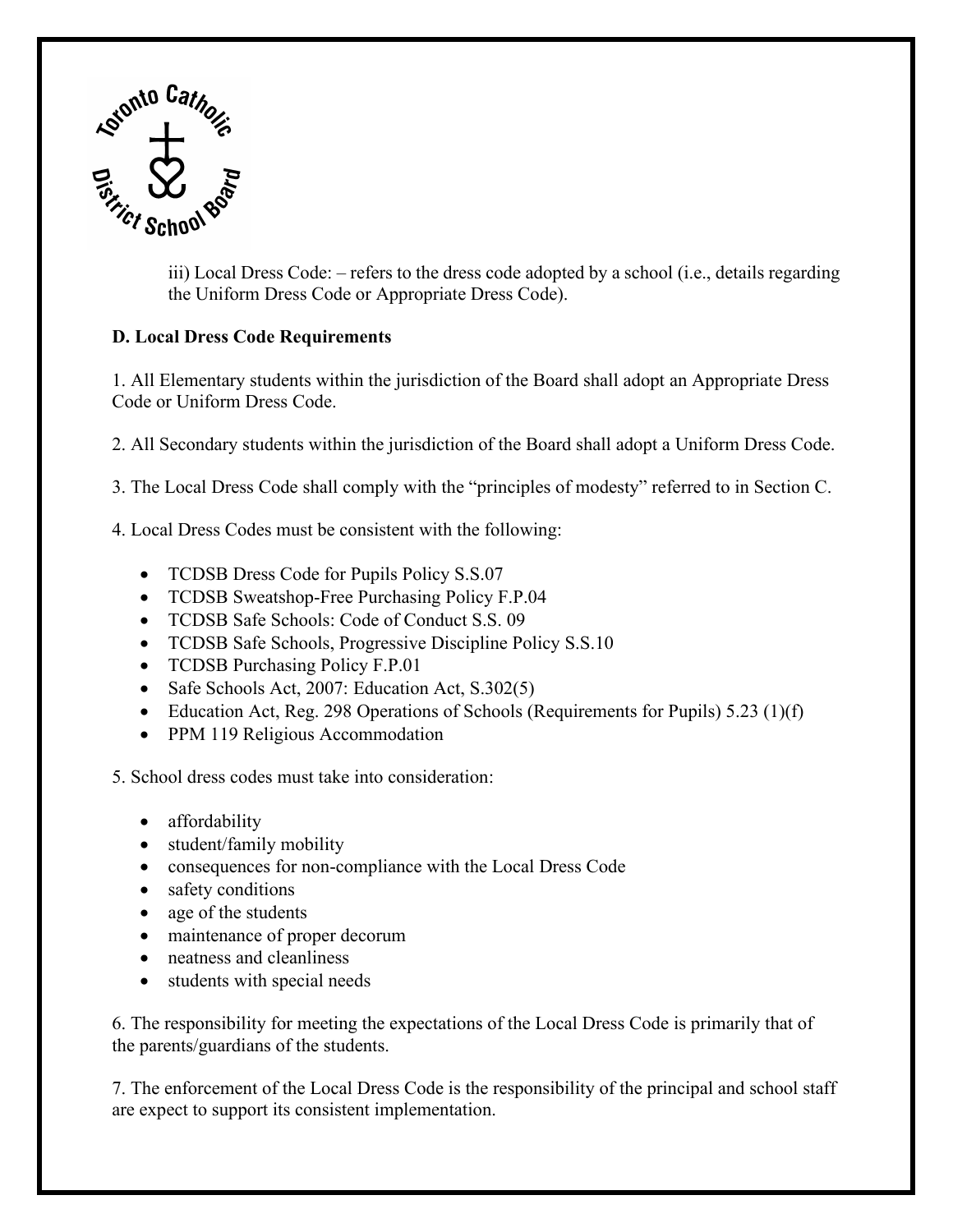

8. Local Dress Codes must be flexible enough to permit the principal to exercise discretion to allow exceptions to the Local Dress Code (such as "Dress Down Days") or exceptions regarding compliance and provide accommodation for religious dress.

9. Any action taken to implement the requirements of this policy, including the application of supports and consequences to students, must be consistent with the provincial requirements of Policy Program Memoranda (PPM) 145 "Progressive Discipline and Promoting Positive Student Behaviour", and TCDSB Safe Schools, Progressive Discipline Policy S.S.10.

10. Uniforms shall be purchased from compliant vendors on the Board's Materials Management (Purchasing Department) "School Apparel Supplier List".

11. Local Dress Codes shall include a provision respecting periodic review and monitoring of the Local Dress Code once every five years. The periodic review shall include a process for consultation with students, teachers, and staff working in the schools, parents and guardians and school councils.

#### **E. Approval Process For Establishing Or Changing The Local Dress Code**

Should an elementary school wish to establish a Uniform Dress Code, or a secondary school wish to change their current Uniform Dress Code, the following approval process will apply:

- each school will develop and distribute an action plan, including a communication strategy and voting process (see below) to determine what the Local Dress Code should be for their own school (suggested by December of the school year preceding implementation)
- have a community meeting at least two weeks prior to voting
- Catholic School Advisory Councils ("CSAC") must be involved in the development and implementation of this action plan

The approval process shall:

- provide for a vote every five years to be initiated by the principal in consultation with the CSAC
- clearly establish which parents or students are eligible to vote
- ensure that a minimum of 70% of the eligible respondents have cast a vote
- not include proxy voting
- ballots must include a description and costs associated with the proposed Dress Code and a line each for the name and grade of the student, and family surname
- not be considered valid unless the votes are signed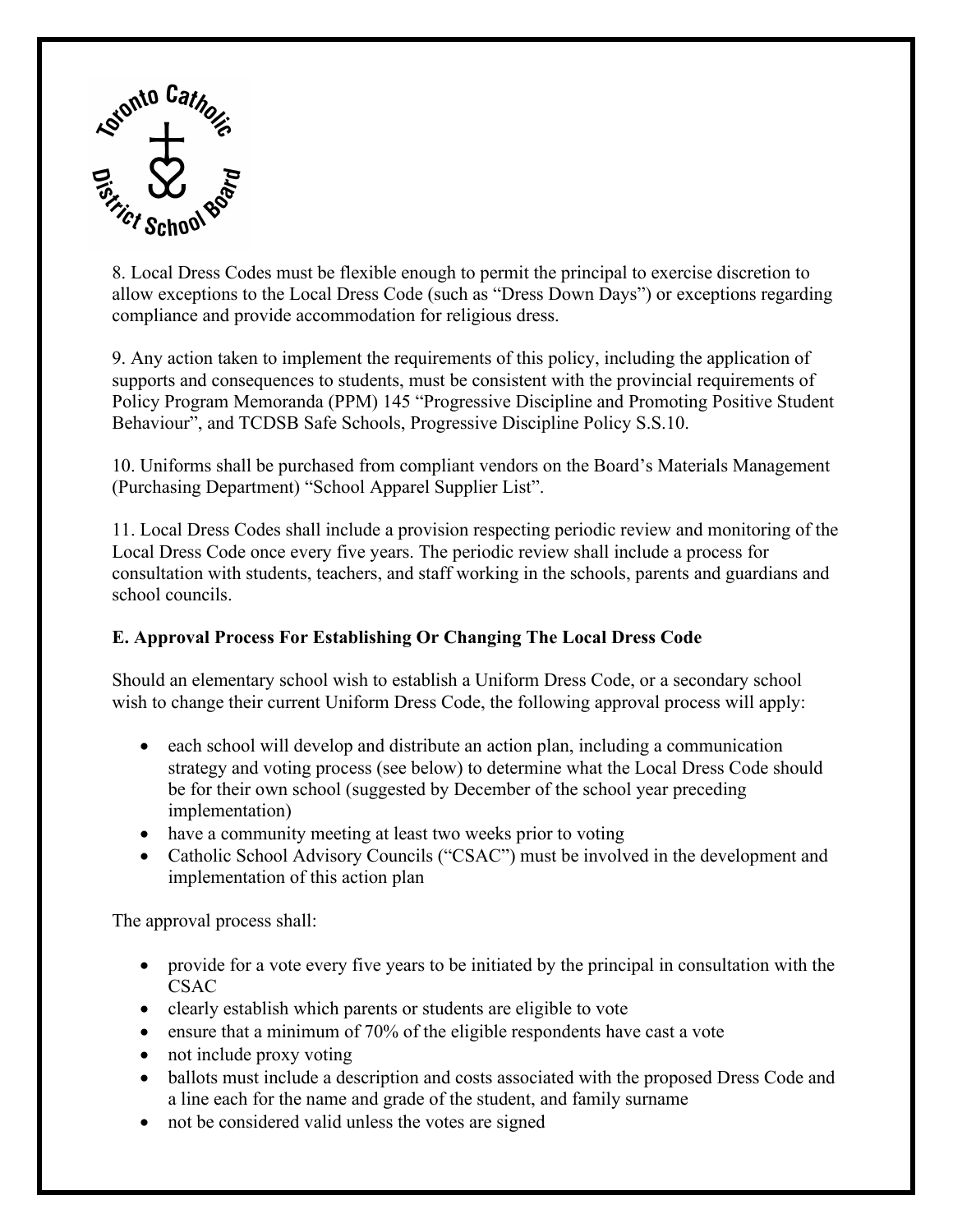

• be completed by February for successful implementation in the following school year and include all families registered at the school for September of next school year

Elementary:

- Entitle each family to one vote per student registered in the school (excluding the grade 8 students).
- At least 80% support of those eligible to vote is required to determine whether the Local Dress Code will change from:
	- an Appropriate Dress Code to a Uniform Dress Code
	- a Uniform Dress Code to an Appropriate Dress Code
	- a Uniform Dress Code to an alternate Uniform Dress Code
- Failing the 80% "YES" vote, the Appropriate Dress Code shall be adopted as the Local Dress Code for elementary schools.

Secondary:

- Entitle each family to one vote per student registered in the school (excluding the grade 12 students)
- At least 80% support of those eligible to vote is required to determine whether the Local Dress Code will change from the current Uniform Dress Code to an alternate Uniform Dress Code
- Failing the 80% "YES" vote, the original Uniform Dress Code shall be adopted as the Local Dress Code for secondary schools.

#### **F. Regulations**

1. The Director of Education shall ensure that appropriate procedures are developed so that each school will establish a Local Dress Code for students.

2. All school principals shall seek input from the community through the CSAC in establishing or changing a Local Dress Code.

3. Based upon community consultation through the CSAC, principals shall:

- develop and implement the Local Dress Code as per the Local Dress Code Requirements (Section D)
- communicate the Local Dress Code to the school community
- encourage full compliance with the Local Dress Code as part of the school Code of **Conduct**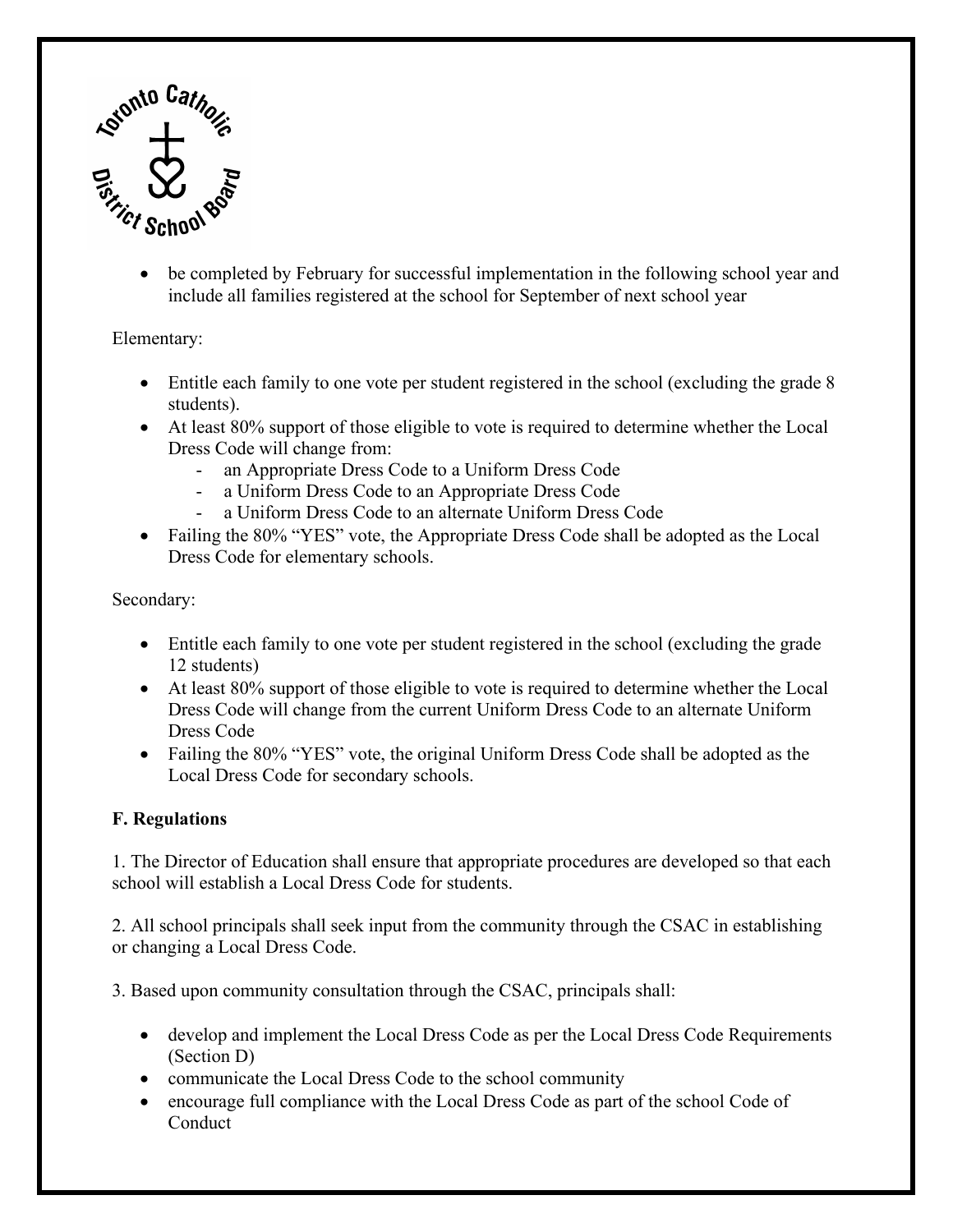

- develop measures to deal with issues of affordability and non-compliance
- develop incentives to promote compliance
- publish the school's Local Dress Code annually
- inform the school superintendent of the school's Local Dress Code or any proposed change to the Local Dress Code
- ensure that the voting results are available for review while protecting the confidentiality of respondents
- review the Local Dress Code every five years

### **G. Compliance (Elementary and Secondary)**

1. The Local Dress Code is mandatory and shall be in effect on the first day of the school year unless otherwise determined by the school principal.

2. The principal of each school has the right to enforce the Dress Code for Pupils Policy S.S. 07 in both the Elementary and Secondary panels and any action taken to implement the requirements of this policy, including the application of consequences to students.

3. Students are expected to comply with the Local Dress Code for their school.

4. School staff is expected to support the consistent implementation of the Local Dress Code, according to the local school Code of Conduct.

5. Parental support of the Local Dress Code for their school is essential for upholding a positive and safe Catholic learning environment in our schools.

6. The principal of each school has the discretion to determine whether a student is in violation of the Local Dress Code and will consider mitigating circumstances that would prevent a student from complying.

7. Any action taken to implement the requirements of this policy, including the application of consequences to students, must be consistent with the requirements of Policy S.S.10, Safe Schools: Progressive Discipline (2008).

8. Consequences for students who do not comply with the policy shall be established by the principal in consultation with CSAC and shall be incorporated into the local school Code of Conduct.